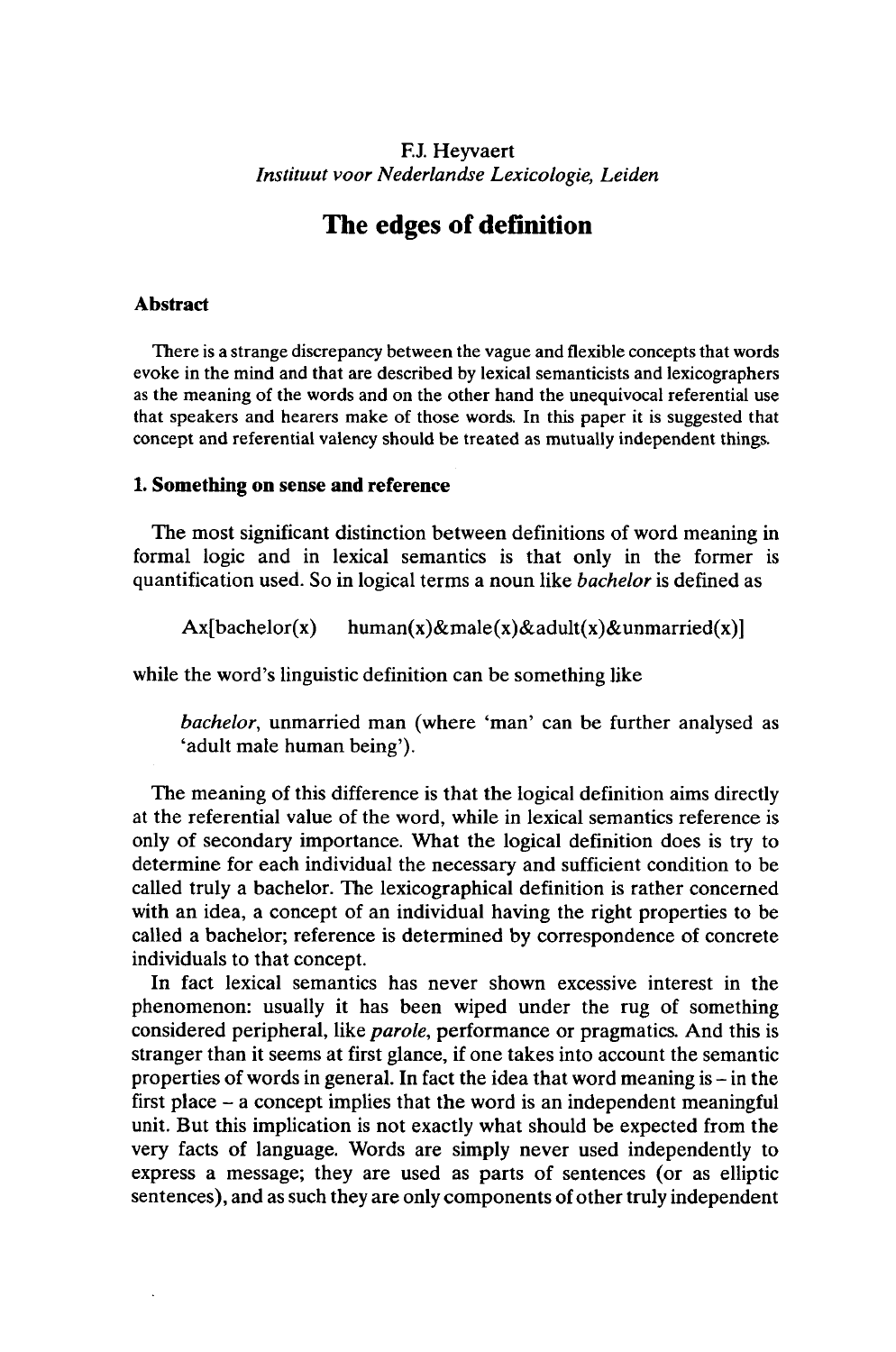meaningful expressions. Words are in the first place – at least in affirmative sentences – elements in the calculation of a truth value or a truth condition. It should be evident that in such a calculation the word's referential value is involved, not the concept that it evokes. Or, to say it somewhat more tentatively: that the concept can only be involved inasfar as it determines reference. This means that a sentence like *John is a bachelor* can be given an interpretation based on the concept evoked by *bachelor* if and only if this concept determines entirely the referential valency of the word. In other words: only an Aristotelian concept, in terms of necessary and sufficient conditions for reference, can be useful in sentence interpretation. Recent literature, however, has made clear that the above definitions for *bachelor* do not offer a sufficient condition.

This matter will be taken up again in Section 3, but first something should be said about the proper nature of reference in natural language.

### **2. Reference in natural language**

The interest in and the treatment of referential matters are not innate to lexical semantics. They have been adopted from analytic philosophy and they still show their origin. Discussion of reference is restricted to clear cases ofwords having concrete and verifiable referents in the world, such as - only seemingly, as has been said - *bachelor,* or to undisputably analytic sentences like *Alllizards are reptiles,* or even to the referentialidentity of proper names like *Tully* and *Cicero.* The unspoken idea behind this is that there are some clearly verifiable relations between natural language expressions and things in reality, or in some model of it which can be studied and that for less clear cases it holds that *wovon man nicht sprechen kann, darüber muss man schweigen.* Sentences of which the truth value cannot be proved should not be taken into consideration by semanticists. It should be clear, however, that this is only a valid restriction in cases where the treatment of philosophical problemsin terms of naturallanguage is concerned. But also where thisis not the case, a judgment in the form of a natural language sentence on the world or on what is thought of as the world is meant by both speaker and hearer to have a truth value.

Consider such sentences as *John is an imposter* or *John made a good bargain,* in a normal context of use. In spite of the presence of words denoting vague or subjective concepts *(imposter* being an invective, *good* a subjective quality judgment) clearing the way for arbitrary judgments, these sentences are not noncommittal. They are clear and unequivocal judgments on situations in the world, and as such their meaning (i.e. their "truth value") is the same as their correspondence to those situations. A hearer can agree or disagree with these judgments, and this is not just an arbitrary act, but a real acceptation or rejection, based on the situation in the world.

Now let us assume that this meaning is derived compositionally from the sentence's parts. In that case a derivation into a clear and unequivocal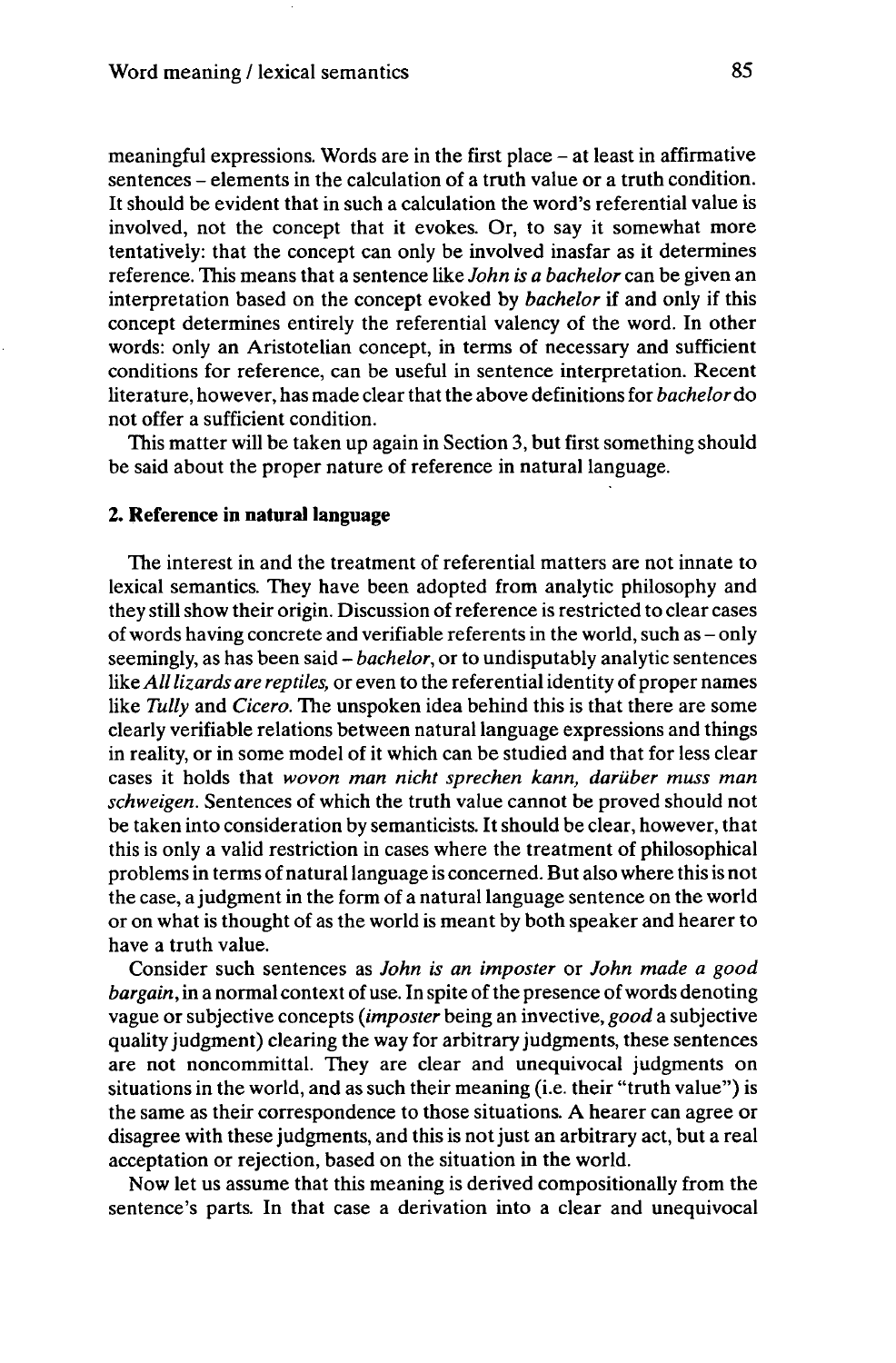statement would be impossible if it were true that *imposter* and *good* only denote vague concepts with unverifiable reference. Compositional derivation is only possible on the assumption that *imposter* defines a clear dividing line between persons who are imposters and persons who are not, and that *good* divides clearly the things that are bargains into good bargains and others. From this it follows that *imposter* and *good,* apart from their conceptual content, also must have a referential function. In order to make the above sentences interprétable, *imposter*should be able to define a subset of persons, *good* to define a subset of bargains. This definition requires, apart from the conceptual content of the word, a set of application conditions, like f.i. clear answers to questions like "What must one have done to be an imposter?" or "When is a bargain good?". One can guess that only part of these conditions will be quite general, some will rely on the beliefs of only part of the linguistic community (when is one an imposter?), some on specific contexts (when is a bargain good?), some even on subjective judgments. Of course it is impossible to incorporate this set of conditions in the conceptual analysis of the word, but that is not the point. The point is that words are not free expressions and that they should not be treated as if they were. Words only occur as parts of a larger meaningful unit, the sentence. For that reason a linguistic description of word meaning should focus on the part the word plays in sentence meaning. The meaning of a sentence is a truth value or a truth condition. And so the most central aspect of word meaning is the way it brings about reference, not the concept that it is the name of in some kind of philosophical or folk ontology. In a linguistic context making the concept the central part of word meaning is only défendable if that concept completely determines the referential valency of the word.

But, as already has been said, there are some problems with that.

# **3. The paradox of conceptual definition**

Recent literature, from Fillmore (1982) on, has made clear that both the above definitions of the word *bachelor* are inadequate. There happen to be individuals who satisfy the definition but who cannot appropriately be called bachelors. This is mainly due to two causes: (a) some individuals may possibly have other properties than those mentioned in the word definition, which block the applicability of the word; so f.i. a Roman Catholic priest would rather be called a celibate than a bachelor, and (b) also to the type of language in which the word has to be used plays a part; at the Registrar's even someone being in an irreversible coma for ten years may be a bachelor, while of course the man's relatives would be horrified by the use of that term.

Obviously both definitions make too strong a generalisation to predict the reference of the word correctly, and so, inevitably, a referential paradox arises: someone can at the same time be a bachelor (according to the conceptual definition) and not be a bachelor (according to the empirical facts). Wierzbicka (1990) tries to solve the problem by extending the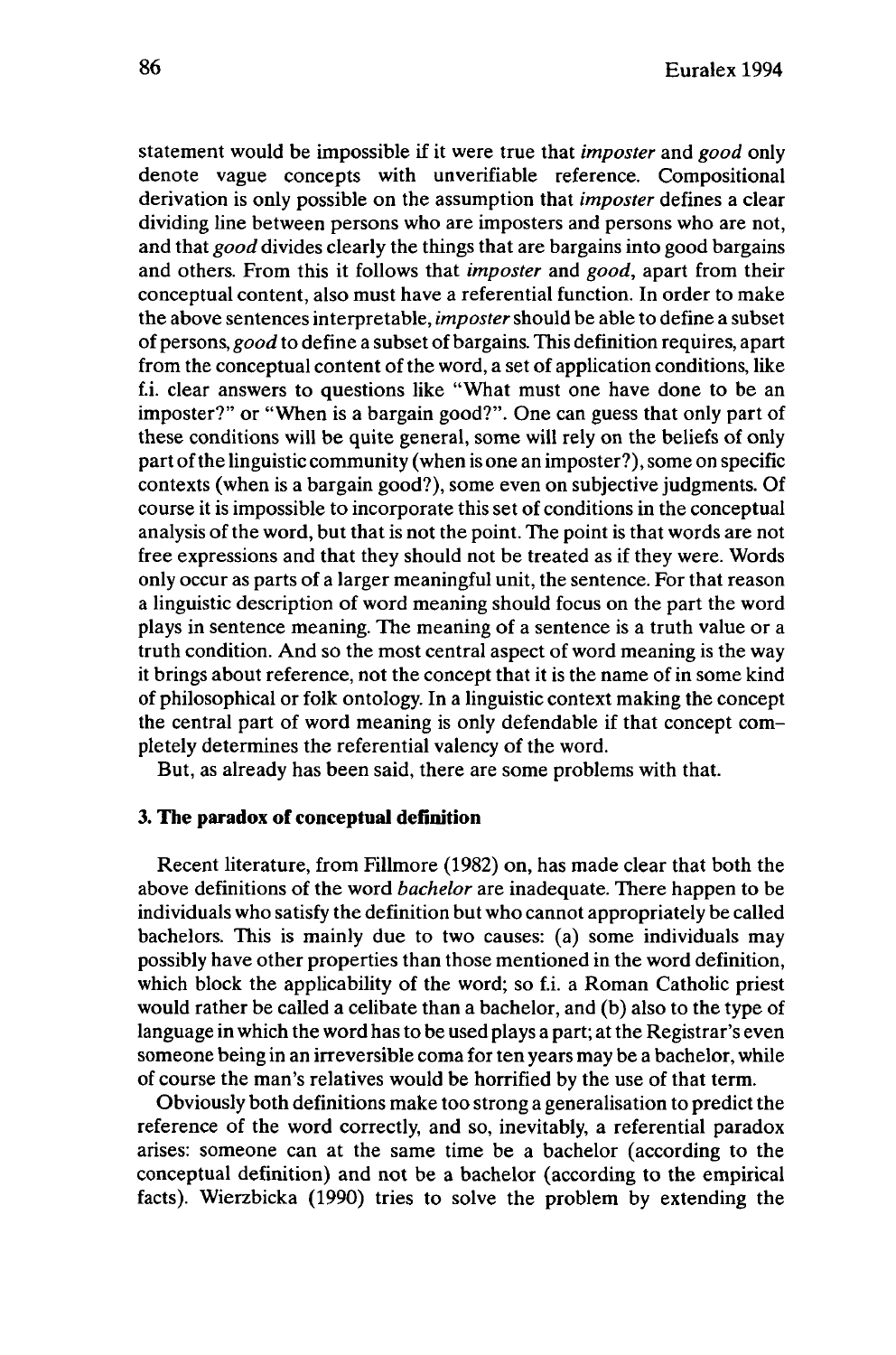definition of *bachelor* to "an unmarried man thought of as someone who could marry" (349). This, however, is only an elegant way of explaining the difficulties away. Concerning the reference of the word the first interesting question is when someone can be thought of as someone who could marry. Wierzbicka only manages in turning an analytic concept into a fuzzy one – as is indeed her intention.

It does not require intense thinking to see that the dependence of reference on fuzzy or prototypical categories is even more problematic, there being no more unequivocal conceptual criteria to decide upon reference. It is out of the question that there could be a paradox here, since the conditions to call something a paradox have been taken away: there are no more verifiable judging criteria. A notorious example of a word that is undefinable in terms of a single unambiguous, sufficient and verifiable set of features *isfruit.* The category denoted by that word and the conceptit evokes are discussed elaborately in f.i. Rosch (1975) and recently in Geeraerts (1993); a brief and superficial impression of the problems will do for our purpose. So one characteristic of fruits is that they are the seed containing parts of plants, but that is not the case for all fruits: strawberries are false fruits, and according to Webster's Third even rhubarb, the petiole of a leaf, belongs to the category. Another typical property is that fruits should be soft, juicy and sweet, but bananas are not juicy, a grapefruit is not exactly what one calls sweet, compared to a prune an apple is not exactly soft, and a tomato, more or less having all the above properties is not considered as a fruit. None of the above characteristics is valid for all the members of the category and consequently it is quite bewildering how a language user can derive the referents of the word *fruit* from this kind of concept. The astonishing thing is that he does and that he seems to have little problem doing it.

The conclusion from all this is that in at least many cases deriving the reference of a word from the conceptit denotes either may lead to a paradox (in the case of analytic definition) or may be comparable to simple gambling (in the case of prototypical concepts).

In standard lexicographic practice there are two specific techniques to bridge the gap between concept and reference: the use of encyclopaedic definitions and the application of usage notes. A beautiful example of the first technique is the definition of *bird* in Webster's Third: "a member of the class Aves all differing from the ancestral reptilesin possession of a covering of feathers instead of scales, a completely four-chambered heart served by a single (the right) aortic arch, fully separate systemic and pulmonary circulations, a warm-blooded metabolism..." and so on. Butsuch a definition can neither be considered as a natural language concept, nor can it be used as a reference criterium for the language user. It can only be understood by specialists, and for that reason it can only function in a "division of labour"-model for natural language, as has been advocated in Putnam (1975). It is not a linguistic explanation of linguistic facts.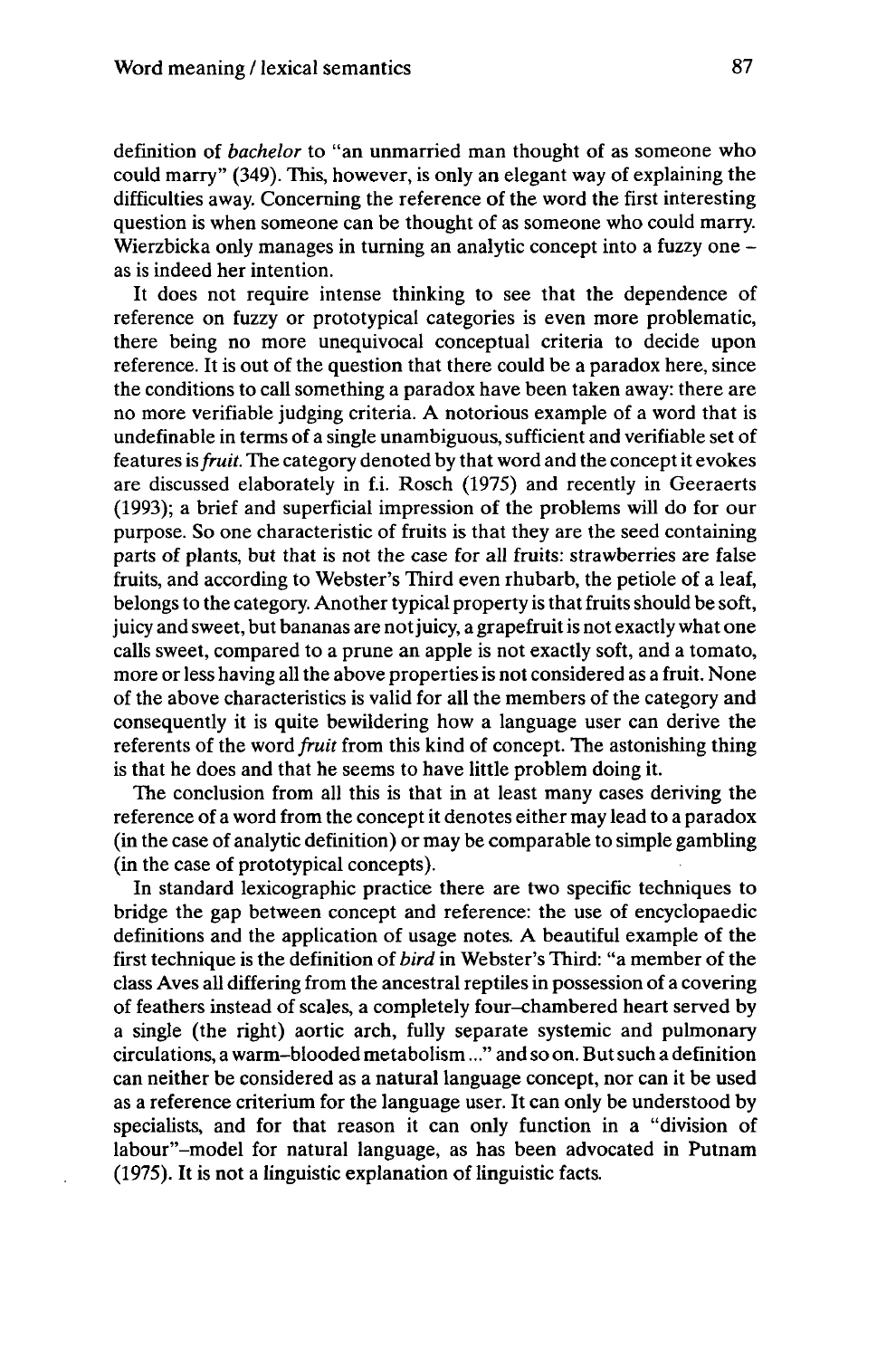Usage notes add supplementary information to the conceptual definition in order to correct its referential predictions. In some dictionaries, like the *Oxford Advanced Learner's Dictionary of Current English usage notes are* separate articles in which the distribution of quasi-synonyms is described (for an elaborate discussion of this type see DiMarco and Hirst 1993). But it is another type of usage note that is relevant here: the type that can be found in the Webster's Third entry *fruit,* where the conceptual definition "the reproductive body of a seed plant consisting of one or more seeds and usu. various protective and supporting structures" is modified by the restrictive usage note "used esp. of edible bodies". The problem with this treatment is that referentially absolutely normal and regular phenomena are dealt with as if they were exceptions. And for theoretical lexical semantics this is not a satisfactory solution. In fact it creates an even worse paradox than the previous one. On the one hand one statesthat a thing can have a certain name although it does not correspond to the concept evoked by that name. But on the other hand by giving the name to the thing one asserts that it does correspond to that concept. Given, of course, that only one sense of the word is involved.

### **4. A possible solution**

With respect to reference there are two types of sentences in natural languages like English and Dutch. The difference is illustrated by the pair *That beaver is building a dam* and *Beavers build dams.* The first one is a referential sentence: it is about some entity in the world to which some properties are attributed: being a beaver and building a dam. The interpretation of the sentence depends on whether both these properties are true of that entity. The second sentence is a so-called categorial sentence. It does not refer to any beaver in the world, but to beavers as they are thought of: beavers as they are imagined to be in their typical form.

But not only are the sentences referentially different, also the word *beaver* must have different senses in both sentences, since it entails different sets of properties. In the first sentence an animal of the species 'beaver', belonging to the class 'mammals', is meant, and for the rest it does not matter whether the animal has three or four legs, one or two eyes and so on. For the use in the second sentence these properties are crucial. The categorial beaver has four legs, two eyes, a flattened tail and so on.

The valency to be used categorially is a (nearly?) universal property of words. At least nouns, verbs, adjectives and prepositions can systematically be used in a categorial sense. It follows from this that all words have at least two senses: a referential one and a categorial one. Now what can be said "truly" in categorial sentences is exactly what belongs to the concept evoked by the word. *Beavers build dams* will be accepted, but not *Beavers eat lions.* Like in a (prototypical) concept there is a greater tolerance for slight inconsistencies in categorial sentences than in referential ones. In other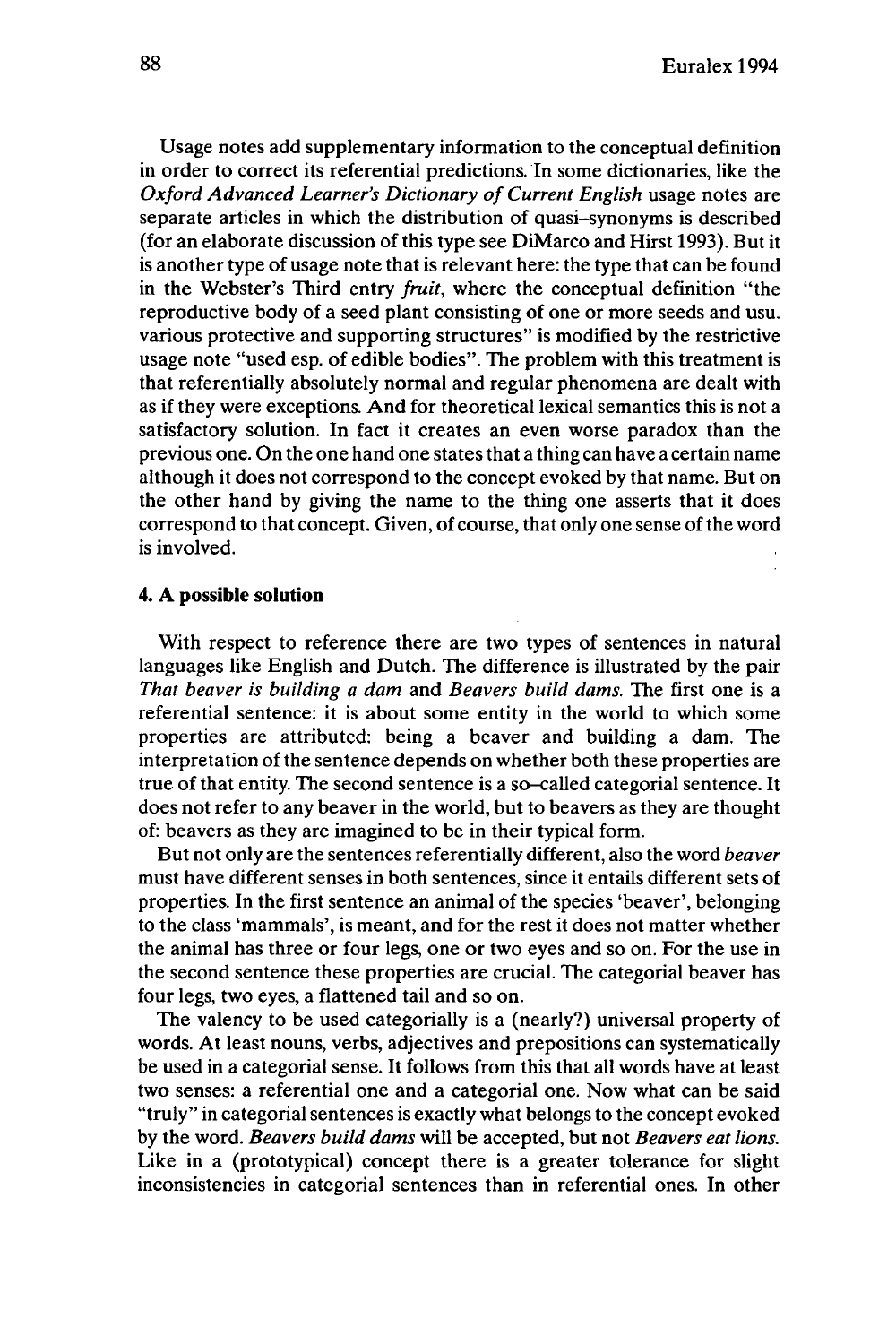words: conceptual definitions explain the facts of categorial use, not those of referential use. And because of these facts it seems a legitimate idea that there may be no direct relation between concept and reference. Given that every word has basically two senses, the concept may be thought of as the categorial sense. For the referential use of the word one must then assume some referential distinguishing criterium as a sense, determining the use conditions of the word in any imaginable context.

It should be admitted that it is hard to prove the mutual independence of concept and reference, but it is even harder to prove the dependence of reference on the concept, given the paradoxical implications of that stance.

# **5. The referential critérium**

One of the (many) questions remaining to be answered is what should be understood by a referential selection criterium. This question should be answered by an analysis of a sufficientsample of use instances of one or more words, and, complementarily, by something alas much less easily available: a survey of the instances where the word cannot be used, which is something that of course cannot be extracted from any corpus. One can, however, rectify this inconvenience by taking a group of near-synonyms as the subject of the inquiry: it offers the possibility of mutual substitution tests. The group that has been selected is a set of near-synonyms of Dutch *goed* 'good'. This choice is of course not so self-evident: these words all denote vague, subjective, unquantifiable quality judgments and it is hard to imagine any referential function for them. But, on the other hand, if for these words the existence of an independent referential "life" can be shown, then this should also be possible for all less abstract cases.

The basis for the selection has been the collection of synonyms of goed in Van Sterkenburg a.o. (1991). From this collection those adjectives have been taken that express merely or mainly a **degree** of 'goodness' and that have hardly any additional conceptual structure. Conceptual information in Van Sterkenburg a.o. (1991) has been supplemented by the conceptual definitions of two other Dutch dictionaries: Van Sterkenburg and Pijnenburg (1984) - henceforth NN - and *Van Dale Groot Woordenboek der Nederlandse Taal* - henceforth VD.

An additional selection criterion has been the relation of the words to the different senses of *goed.* The adjective *goed,* just like its English equivalent *good,* exhibits two basic types of relations to its subject, as can be illustrated by the English examples *a good bargain* and *the good mrs Simpson.* The first phrase is about something thatis good as **a** bargain, the second phrase refers to someone who is good in some respect - derivable from the context of utterance - **and** is called mrs Simpson.

To avoid complications also adjectives having a very common homonym or having 'good to some degree' only as a less prominent sense have been kept out of the selection.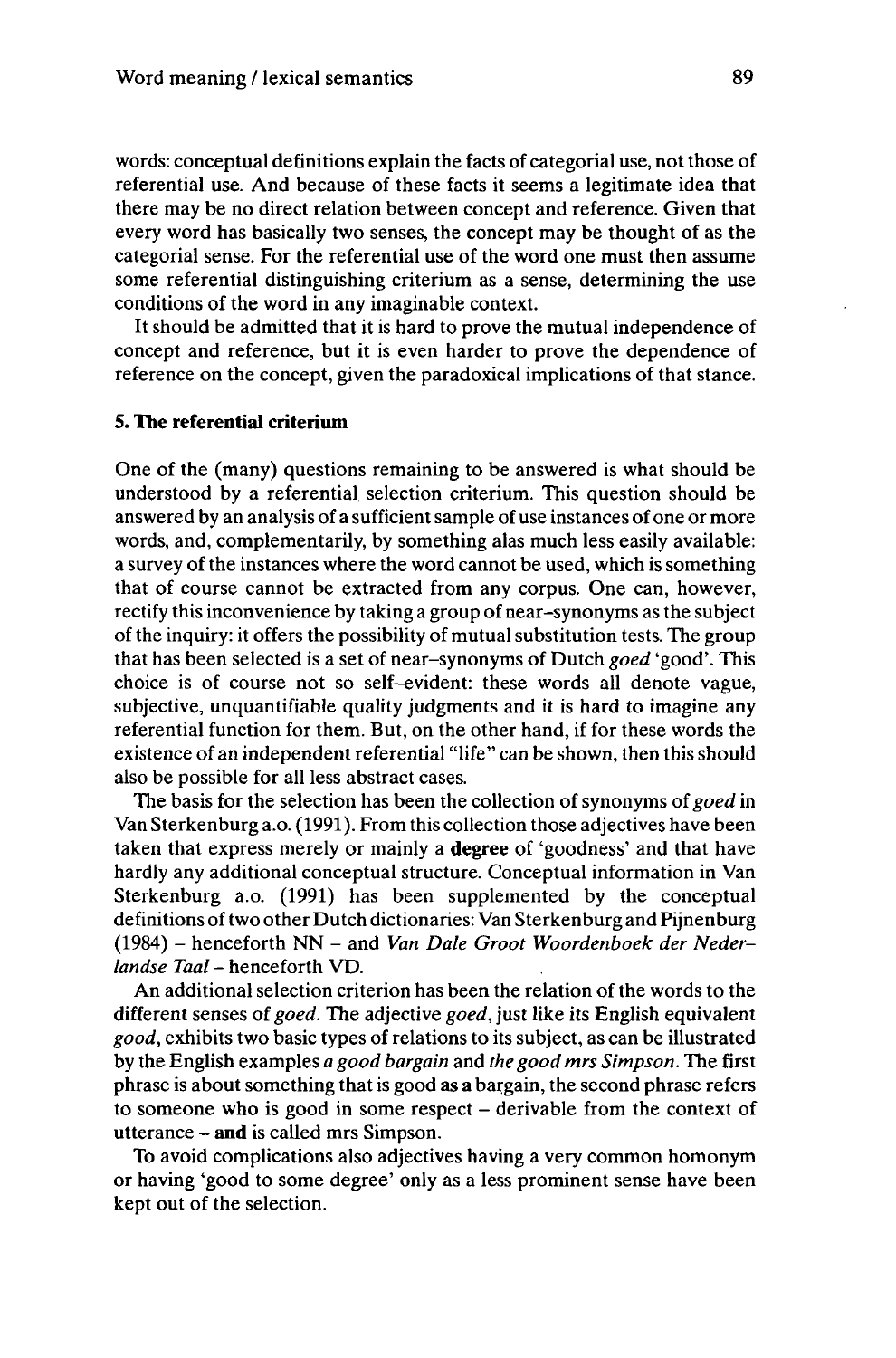This resulted in the following set. Additional conceptual information obtained from the dictionaries is given between brackets, (a) Meaning 'good to an absolute degree': *optimaal, perfect, vlekkeloos* (VD: without any shortcomings or inaccuracies); (b) meaning 'good to a very high degree': *excellent, steengoed, superbe, uitmuntend, uitnemend, uitstekend* (VD: surpassing comparable persons or things), *voortreffelijk;* (c) meaning 'good to a satisfactory degree': *degelijk* (VD: well fit to serve its purpose and stripped of all its frills), *deugdelijk;* (d) meaning 'good to an acceptable degree': *behoorlijk* (VD: presentable, usable), *billijk* (VD: as is commonly felt to be decent under the given circumstances), *fatsoenlijk, redelijk, schappelijk* (NN: not too demanding), *verdienstelijk* (VD: worthy of praise).

These conceptual descriptions have been compared to a corpus of some  $10,000$  sentences, each containing one of these adjectives,<sup>1</sup> in order to investigate whether the conceptual description is sufficient to account for the use phenomena, and, if this is not the case, what kind of supplementary information is necessary to account for them. For convenience's sake only attributive use of the adjectives has been selected, just because it is an easy means to determine the reference of synonyms of *good* in their as a sense.

A first thing that should be considered is the frequency criterium. In three cases (b, c and d) one word is found much more frequently in the corpusthan the other ones. For (b) this is *uitstekend* (2032), compared to *voortreffelijk* (528), and the other words less than 100. In group (c) *degelijk* (1656) wins from *deugdelijk* (114). In group (d) *behoorlijk* (1938) and *redelijk* (1903) seem to have comparable scores, but these words show the same polysemy as their English equivalents *decent* and *reasonable.* In the sense 'good to an acceptable degree' *behoorlijk* is twice as frequent as *redelijk.* One should expect from this that the most frequent word will be the general term for the degree of "goodness" denoted and that the other words have only specialised applications. But this is only more or less so in  $(b)$ . In the case of  $(d)$  both most frequent words often show some special connotations: for *behoorlijk* this is 'according to some - relatively low - standard', for *redelijk* 'being <sup>a</sup> good bargain between what one was hoping for and what one wasto expect'. In the group (c) it is the more frequent word *degelijk* that has the specialised meaning: very often it is used with the connotation 'old-fashioned' and even 'dull'. *Deugdelijk* generally is not used with these connotations. Even in group (b) there are some problems. All words in this group show referential specialisation compared to *uitstekend,* except *voortreffelijk.* Both have a very broad range of application. And yet the corpus suggests a subtle difference. *Uitstekend* seems to involve to a preference for the thing denoted by the subject, *voortreffelijk* mostly just affirms that this thing is very good. Anyway, relative frequency in this set of synonyms does not seem to correllate fully with the difference between specificity and generality.

Of course the kind of connotations that have been found here can be considered as part of the concept evoked by these words. But it should be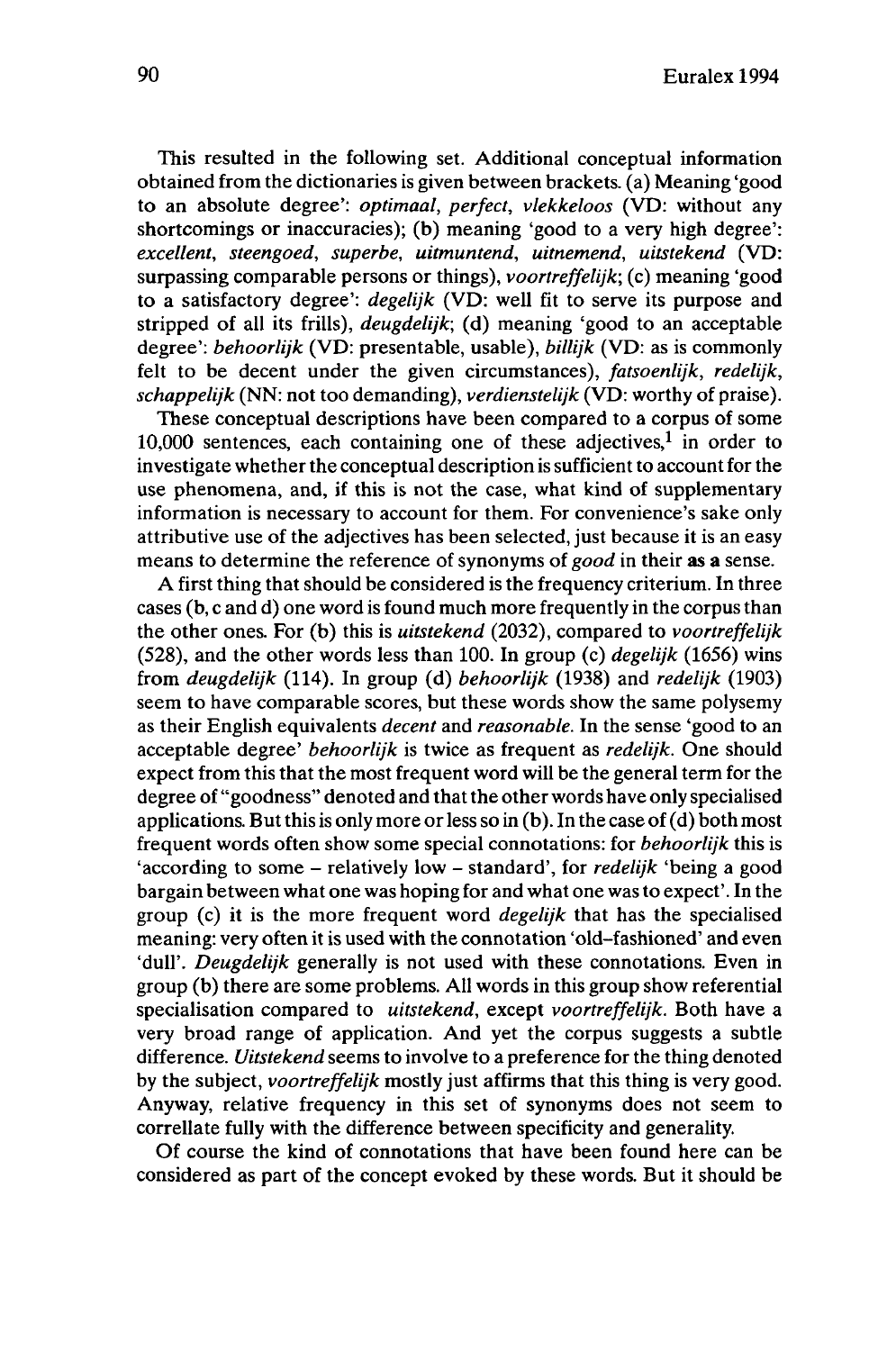remarked that some of them are not observed when one considers the word meaning in isolation but are only noticed and activated in use.

The most important observation, however, is that contexts often show  $a$ sometimes exclusive - preference for one out of <sup>a</sup> set of synonyms that is independent of the concept. This can be illustrated by the words in group  $(a)$ .

So the use of *vlekkeloos* in the corpus sentences is restricted to cases in which the speaker judges perfection not exceptional, even easily attainable or even normal. Actions, achievements orthe persons who perform orrealise them have a preference for *perfect.* The kind of subject generally combined with *optimaal* can be described as something involved in some deliberately planned or otherwise regular and/or controllable process, either as an instrument or some other component of that process or as its result. In all instances *optimaal* can be replaced by *perfect* but the reverse is not the case: so, f.i., *changing perfect geintje* 'perfect joke' into *optimaal geintje* results into something *odd; perfect ritme* 'perfect rhythm' and *optimaal ritme* would have different meanings. It appears from these cases that referents (i.e. the subjects of these adjectives) have some properties that create conditions on the use of a word, independently of that word's conceptual content.

It is these conditions, together with those elements of the concept that are valid for all referents (or something else containing the same information) that in the case of this set of adjectives probably constitute the referential distinguishing criterium.

The substitution tests indicate that the borderlines of the referential application of these words appear to consist of some prohibiting norms. But that does not mean that the referential valency of a word is clearly delimited. In general, the referential behaviour of words appears to show some formal resemblance to prototypical concepts. There are clearly some cores of referents for which the word is optimally usable, and around them there is a fuzzy mishmash of peripheral applications, and around these there are just fragments of a borderline. But this image of fuzziness is of course the result of looking at a whole corpus, a collection of different utterances by different speakers in different circumstances. It might well be the case - and for communication's sake it should be the case – that in a given context of utterance a speaker using *good* or one of its synonyms knows very well what he is talking about and is able to put forward clear criteria for his use of the word.

#### **Note**

<sup>1</sup> The corpus was obtained from the INL Language Data Base. <sup>I</sup> would also like to thank the INL colleagues for discussions on the topic discussed here and Nigel Barclay for revising my English. All remaining mistakes are of course mine.

#### **References**

DiMarco, Chrysanne and Graeme Hirst 1993. 'Usage notes as the basis for a representation of near-synonymy for lexical choice' in Ninth Annual Conference of the UW Centre for the New